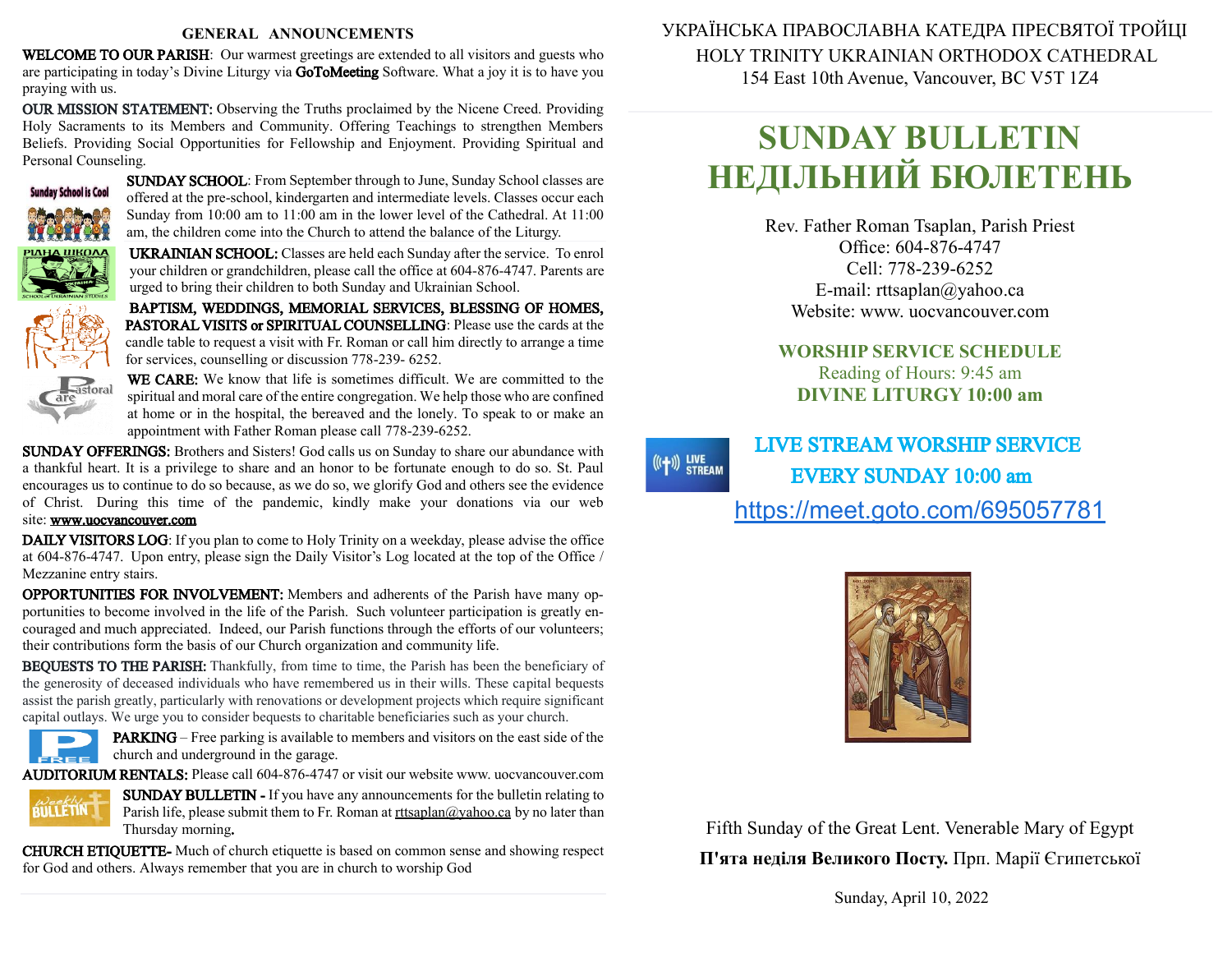### TODAY`S ANNOUNCEMENTS



# Our Journey **TO PASCHA GREAT LENT**



## Sunday Epistle Hebrews 9:11-14

But Christ came as High Priest of the good things to come, with the greater and more perfect tabernacle not made with hands, that is, not of this creation. Not with the blood of goats and calves, but with His own blood He entered the Most Holy Place once for all, having obtained eternal redemption.For if the blood of bulls and goats and the ashes of a heifer, sprinkling the unclean, sanctifies for the purifying of the flesh, how much more shall the blood of Christ, who through the eternal Spirit offered Himself without spot to God, cleanse your conscience from dead works to serve the living

God?

### SPIRITUAL MESSAGE

On the Fifth Sunday of the Great Fast, the Orthodox Church commemorates a woman who, after 17 years of licentious living in Alexandria in Egypt, found Grace for repentance in Jerusalem at the Church of the Holy Resurrection, and then spent nearly 50 years in the desert beyond the Jordan in spiritual labour and rejoicing. (total message on uocc.ca)

WELCOME TO OUR PARISH: Our warmest greetings are extended to all visitors and guests who are participating in today's Divine Liturgy. What a joy it is to have you praying with us.



SUNDAY IS THE LORD'S DAY: We believe that attending the services and practicing Spirituality adds Hope, Meaning and Motivation to our Life. LET US COME AND WORSHIP HIM.

TODAY OUR SCHEDULE OF SERVICES: Confession 9:00 am; Reading of Hours 9:45am; Divine Liturgy at 10:00 am

WE PRAY today that during this holy season of Great Lent we seek reconciliation with those from whom we are presently estranged. We also ask the Lord to bless our sick friends and relatives. May they receive the healing power of Jesus Christ through the care and concern of those around them.



PRAY FOR UKRAINE: This is a fervent call to prayers by us all in response to the tragic events unfolding in our ancestral homeland. We are all called to pray the Akathist to Our Lord Jesus Christ, the Akathist for the Protection of the Mother of God, and the Akathist to St. Michael

the Holy Archangel.



PRAYERS FOR HEALTH: We shall offer prayers for the health and well-being of: Donna Sviatkevych Igor, Tetiana and Maria Kolesnyk, Таня Сафронова, Nancy Worobets, Gordon Lockhart, Irena Raviv, Amelia and William Chucko. Stella Shulhan, Anna Khyzhniak, Liz Kaminsky, Harry Smith, Lynne Blake, John Sotnyk, Rev. Oleh and

Dobr. Maria Krawchenko. John, Natalka, Julia, Katherine, Andrew and Alexander Mayba. Oles, Lesia, Luba, Kolya, Lena, Yurij and Volodymyr Pawlyshyn.

GET WELL to our Parishioners who are ill and recuperating. Our thoughts and prayers are with you always, may you get well very soon. Please let Father Roman know of anyone who is ill or needing prayers.

VENERATION OF THE CROSS: Everyone is welcome to receive the blessing at the end of the Divine Liturgy.



FELLOWSHIP HOUR: Everyone attending the service is cordially invited to join in Fellowship Coffee Hour, in the Auditorium, immediately following the Liturgy. Covid protocols will be observed



APRIL 18– The beginning of Holy Week: The final week before the observance of Christ's Resurrection is known as the Holy Week or Passion Week. These are the holiest days of the year, a time for accentuated prayer and fasting. LET US DO WHATEVER WE CAN to observe this final week of the Great Lent. APRIL 21- Great

and Holy Thursday, Passion of Christ: Reading of the Twelve Gospels at 7:00 p.m. APRIL 22 - Great and Holy Friday: Vespers and bringing out of the HOLY SHROUD (PLASHCHANYTSYA) at 7:00 p.m.